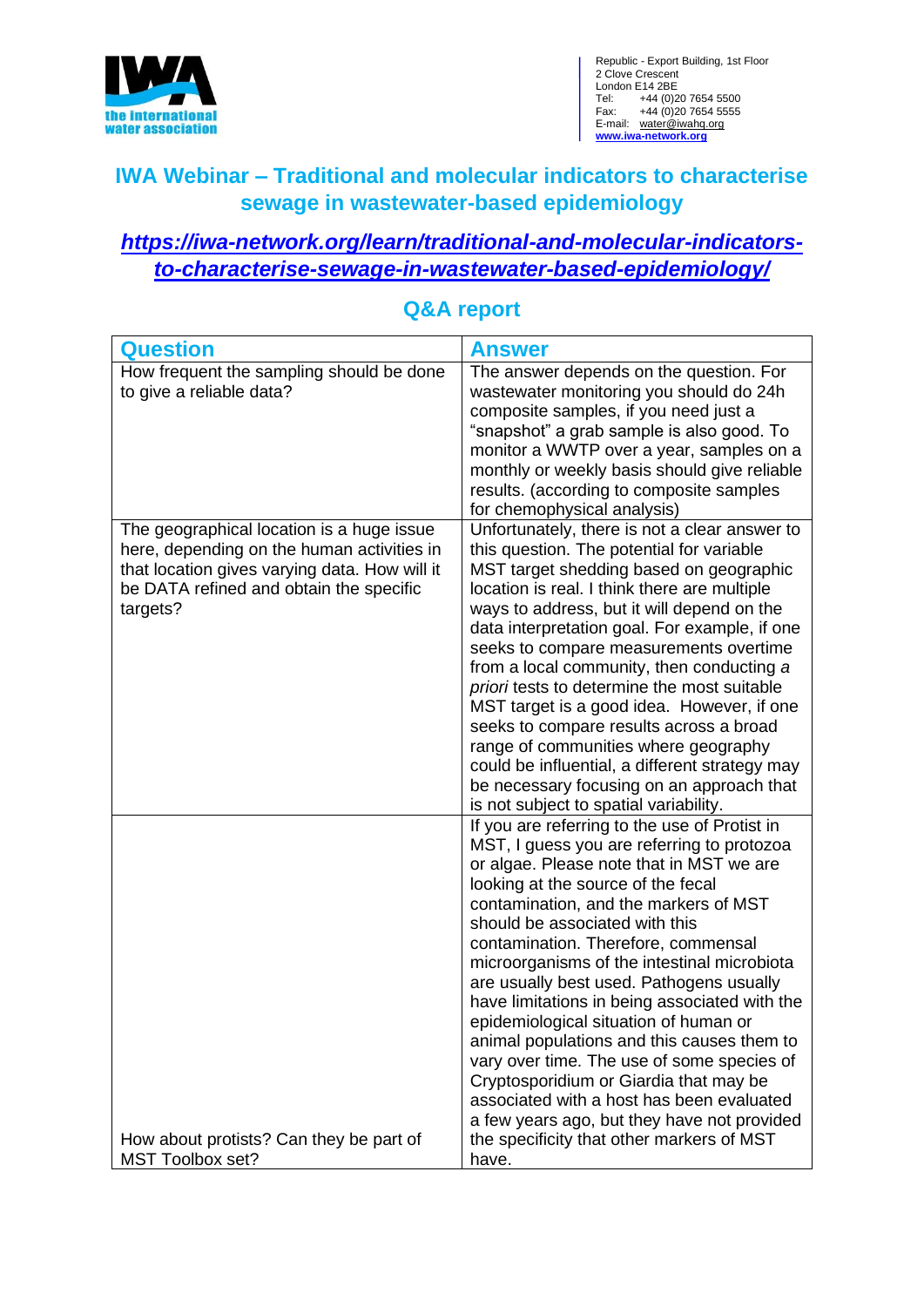

| Should the PMMoV be assessed over time<br>according to the community?                                                                                                                                                                                                                                        | PMMoV can be a very useful tool and a<br>process control to indicate that the<br>concentration workflow of more relevant<br>viruses such as SARS-CoV-2 are<br>consistent (Symonds et al., 2019 - Like all<br>other qPCR assays targeting environmental<br>targets, PMMoV qPCR is prone to inhibition<br>by co-concentrated substances and dilution<br>effects due to precipitation (rain and<br>snowmelt). Due to the benefits that the<br>knowledge of the specific PMMoV<br>concentration in the samples under<br>investigation can bear, assessing it over<br>time is a good idea and should be<br>considered.                                                                 |
|--------------------------------------------------------------------------------------------------------------------------------------------------------------------------------------------------------------------------------------------------------------------------------------------------------------|-----------------------------------------------------------------------------------------------------------------------------------------------------------------------------------------------------------------------------------------------------------------------------------------------------------------------------------------------------------------------------------------------------------------------------------------------------------------------------------------------------------------------------------------------------------------------------------------------------------------------------------------------------------------------------------|
| what do think about crAssphage as MST<br>and which type of more studies about<br>crAssphage is still required to check it<br>suitability as MST in sewage?                                                                                                                                                   | CrAssphage as an MST marker has already<br>been studied and evaluated in different<br>types of water samples with sources of<br>fecal and human contamination<br>demonstrating good specificity and<br>sensitivity in the different qPCR techniques<br>that have been developed by different<br>authors. These different qPCR techniques<br>do not differ from each other in terms of<br>results. In the future, more data should be<br>available on its environmental decay and<br>the resistance of the marker to water<br>treatment, and to assess it in its combined<br>use with other MST markers and indicators<br>in the development of prediction models in<br><b>MST</b> |
| After a year of COVID 19 survival, can the<br>stool samples provide some indications of<br>having been infected in SARS virus?                                                                                                                                                                               | Studies showed that SARS-CoV-2 virus can<br>be shedded into stool samples from<br>infected patients, both asymptomatic and<br>symptomatic, starting from $1 - 6$ days<br>before the symptom onset to more than 2<br>weeks after the symptom onset. The<br>shedding rates also vary from person to<br>person. More information is still needed<br>regarding shedding rates and duration,<br>especially for new variants.                                                                                                                                                                                                                                                           |
| While not advocating that we be<br>spendthrifts, is there any way to estimate<br>the error and/or deviation from norm that<br>might result if a study is short funded?<br>Meaning, can we come up with study<br>scenarios and the minimum number and/or<br>frequency of samples to address that<br>scenario? | Recommendations about the frequency of<br>samples is related to the population that is<br>monitored and how mobile it is. In a recent<br>study from Singapore, Wong et al., (2020)<br>measured SARS-CoV-2 concentrations in<br>the outflowing wastewater of a Highrise in<br>which a local outbreak occurred and which<br>had been put under lockdown by the health<br>service. Virus numbers from a high<br>frequency could be correlated well with<br>nasopharyngeal swabs and quickly                                                                                                                                                                                          |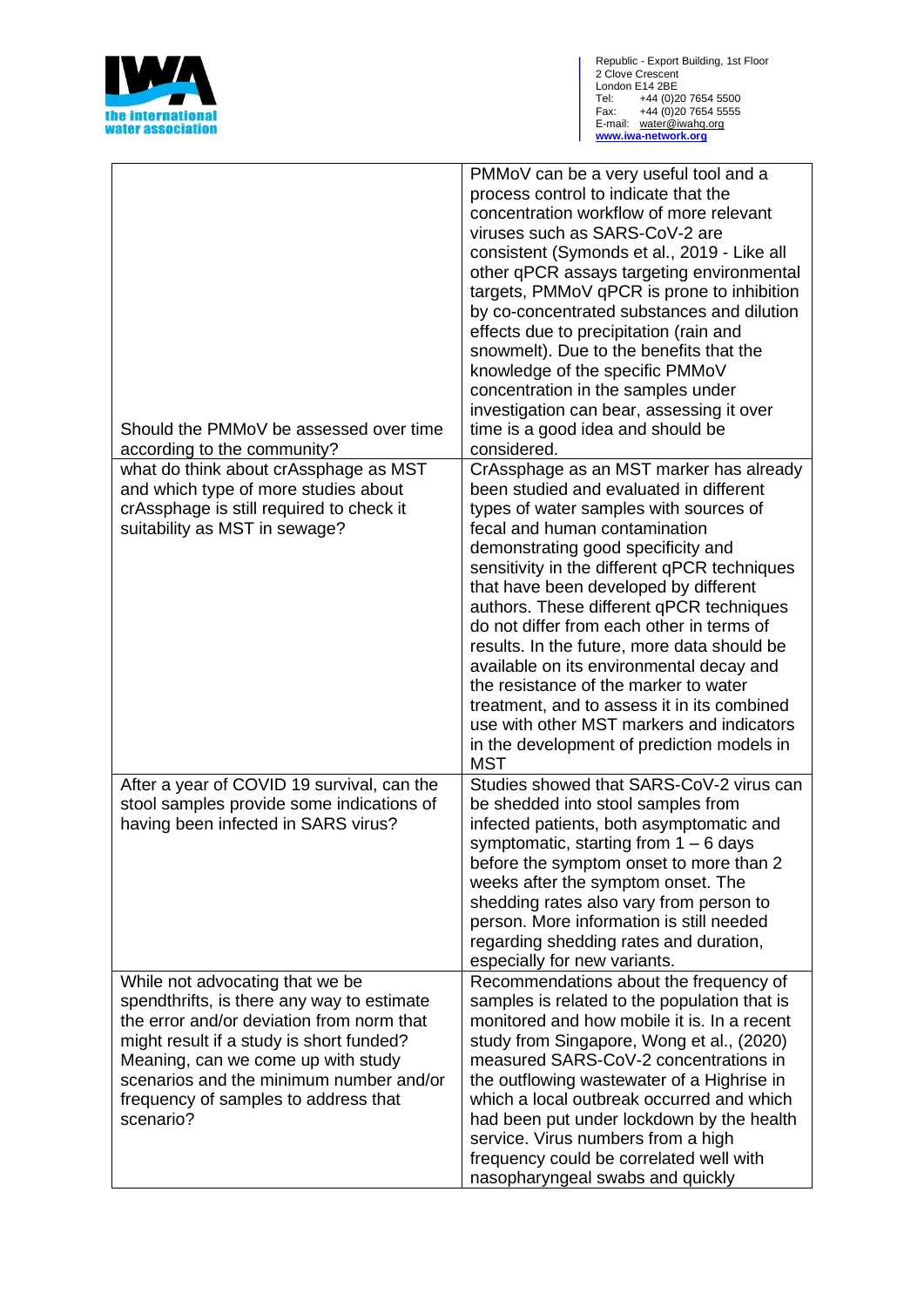

|                                                                                                                                                                             | indicated a reduction of transmission.<br>Others have shown similar trends when<br>monitoring dense living conditions such as<br>student dormitories (Gibas et al., 2021) and<br>bi-weekly samples under those conditions<br>seem to become the go-to frequency for<br>small scale campaigns that mainly aim at<br>identifying outbreaks before they become<br>too big.<br>For larger scale operations (like monitoring<br>WWTP with 100k+ PE), weekly grab<br>samples seem to suffice to get an idea of |
|-----------------------------------------------------------------------------------------------------------------------------------------------------------------------------|----------------------------------------------------------------------------------------------------------------------------------------------------------------------------------------------------------------------------------------------------------------------------------------------------------------------------------------------------------------------------------------------------------------------------------------------------------------------------------------------------------|
|                                                                                                                                                                             | the virus transmission dynamics in the<br>sewershed.                                                                                                                                                                                                                                                                                                                                                                                                                                                     |
| Medema, how the presence of Sars cov-2<br>can be normalized without having Flow<br>data?                                                                                    | Without flow data, SARS-CoV-2<br>concentration measurements can be<br>normalized using a fecal indicator, that<br>provides an index of the 'fecal strength' of<br>the water that is sampled. Ideally, this is a<br>human fecal indicator that can be analysed<br>in the same sample (extract) such as<br>CrAssphage or Pepper Mild Mottle Virus. If<br>these are not feasible, a fecal indicator<br>such as E. coli can be used to get an index<br>of the amount of fecal material in a sample.          |
|                                                                                                                                                                             | ARG and resistand pathogens are likely                                                                                                                                                                                                                                                                                                                                                                                                                                                                   |
| How is ARG data correlates with human<br>data and policy level?                                                                                                             | found in the human body and can be<br>correlated in hospital wastwater (Wang, Q.,<br>Wang, P., & Yang, Q. (2018). Occurrence<br>and diversity of antibiotic resistance in<br>untreated hospital wastewater. Science of<br>the Total Environment, 621, 990-999.).<br>Concerning the policy level, releasing<br>opportunities depend on a number of<br>factors such as available techniques.                                                                                                               |
|                                                                                                                                                                             | Microbiome analysis of different<br>compartments of treatment plants showed                                                                                                                                                                                                                                                                                                                                                                                                                              |
|                                                                                                                                                                             | that anthropogenic integrons (associated<br>with ARG) differ greatly and occur twice in<br>activated sludge (Quintela-Baluja, Marcos,<br>et al. "Dynamics of integron structures<br>across a wastewater network-Implications                                                                                                                                                                                                                                                                             |
| Any evidence for antibiotics resistance<br>gene transfer in WW?                                                                                                             | to resistance gene transfer." Water<br>Research 206 (2021): 117720).                                                                                                                                                                                                                                                                                                                                                                                                                                     |
| What is the panel's opinion on using lesson<br>learnt from WBE to investigate<br>environmental impacts from wastewater<br>and in the context of One Health<br>applications? | I think that we have learned first that we<br>need to form strong partnerships within the<br>environmental and health communities.<br>The success of the monitoring relies on<br>public health being integral to laboratory<br>program and staying involved with the<br>utilities, really representing the community.<br>Second in future monitoring programs we                                                                                                                                         |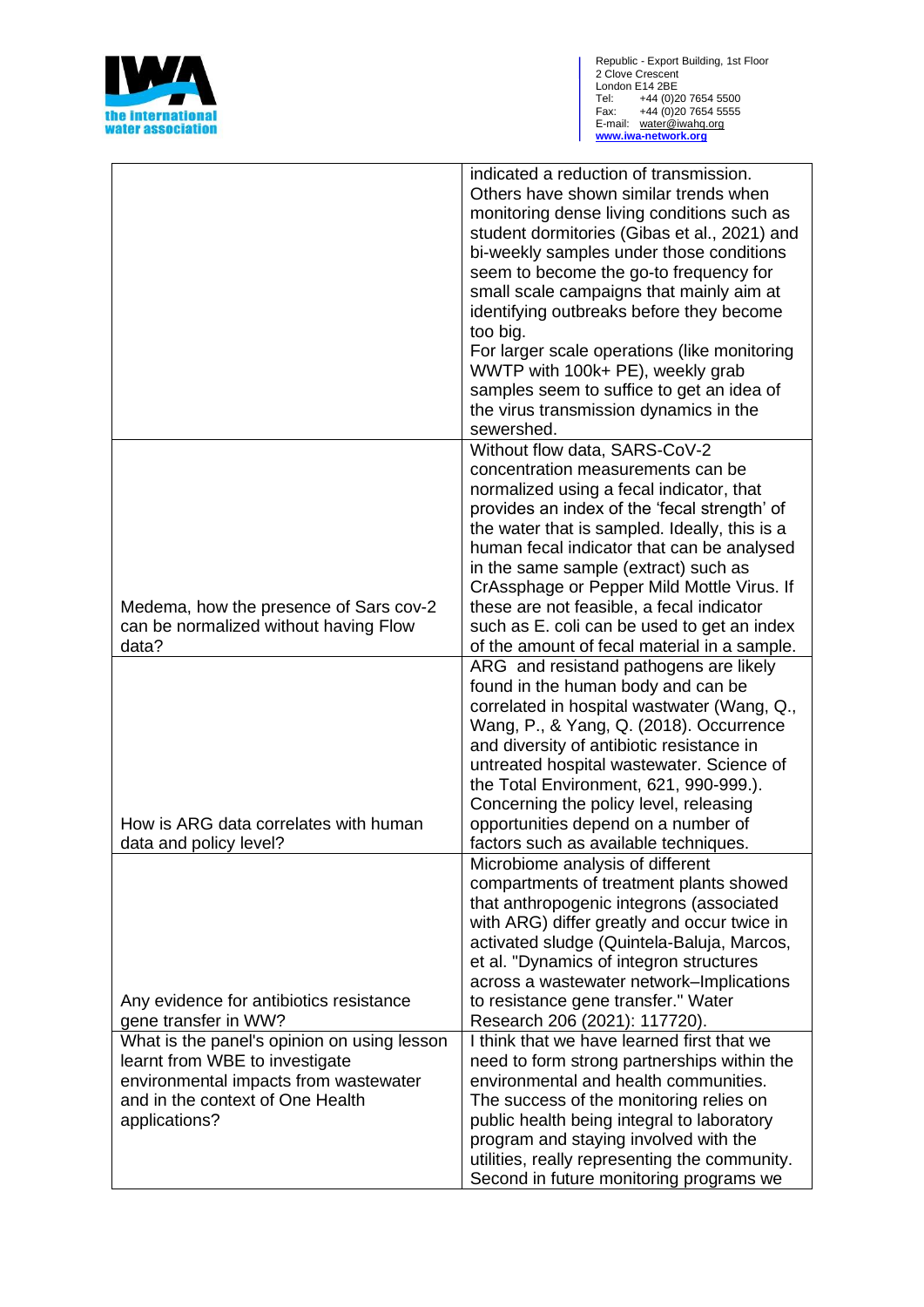

|                                                                                                                                                                                                                                                                                                                                                                                                                                                        | will also need to connect with the animal<br>health/veterinary medicine fields particularly<br>for issues like ABR. Finally, ways to<br>communicate and visualize the results will<br>be important back to the stakeholders,<br>decision makers, politicians and even the<br>public.                                                                                                                                                                                                                                                                                                           |
|--------------------------------------------------------------------------------------------------------------------------------------------------------------------------------------------------------------------------------------------------------------------------------------------------------------------------------------------------------------------------------------------------------------------------------------------------------|------------------------------------------------------------------------------------------------------------------------------------------------------------------------------------------------------------------------------------------------------------------------------------------------------------------------------------------------------------------------------------------------------------------------------------------------------------------------------------------------------------------------------------------------------------------------------------------------|
| What about the faecal indicators < than 2<br>degrees?                                                                                                                                                                                                                                                                                                                                                                                                  | Thank you for the question. Based on what<br>people reported on surface waters in<br>countries like Finland and parts of Canada,<br>it looks like colder temperatures help<br>stabilize the genome of the MST targets<br>(with enteric viruses remaining infectious for<br>more than 90 days in a French river at<br>around 6°C, so colder water would keep<br>them intact, detectable and even culturable<br>for much longer than in the tropics or<br>temperate climates)                                                                                                                    |
| For Marlene: I believe you said you are<br>using N1 as a conserved target. Have you<br>evaluated Omicron sequences for any<br>impact to N1, and has anything you've seen<br>so far been concerning?                                                                                                                                                                                                                                                    | We are using an N gene target that is<br>different from N1. We have looked at the<br>sequences, and don't expect any impact on<br>our ability to detect omicron with this assay.<br>It is conserved for all SARS-CoV-2 variants<br>that we anticipate being circulating.                                                                                                                                                                                                                                                                                                                       |
| Marlene - does your group have a qPCR<br>method for omicron yet?                                                                                                                                                                                                                                                                                                                                                                                       | We are currently looking at the HV 69-70<br>deletion to indicate omicron, and also<br>developing other tools. Our protocol for that<br>assay using digital PCR is available here:<br>https://www.protocols.io/view/quantification-<br>of-sars-cov-2-variant-mutations-hv6-<br>bv5bn82n                                                                                                                                                                                                                                                                                                         |
| have you also checked which genetic ESBL<br>variants were related with ciprofloxicin in<br>wastewater?                                                                                                                                                                                                                                                                                                                                                 | Yes, we did qPCR screening with some<br>isolates. More details are in the publication<br>of Voigt&Zacharias et al., 2020                                                                                                                                                                                                                                                                                                                                                                                                                                                                       |
| Should we need re-evaluate our sample<br>composites depending on the goals of our<br>surveillance system. Applying 24 hour<br>composites in an early warning system may<br>result in a loss of resolution of<br>concentration, have any of your teams<br>employed an "active" sample blend which<br>capture sample volumes relevant to system<br>flow models (i.e the working day or 09:00<br>21:00). To be analysed alongside regular<br>24hr blends. | we checked a couple of different<br>"composite strategies" for the student halls<br>during the establishing phase of the<br>monitoring campaign and noticed that -as<br>you said- higher sample frequencies tend to<br>result in lower "hits" as the virus load in the<br>individual sample was below the limit of<br>detection. So switching to either 2x 12h or<br>3x8h helped us to get more consistency<br>into the monitoring (even though in<br>Singapore, the temperature during noon<br>and early afternoon are so high that the<br>decay rates of the targets should be<br>increased) |